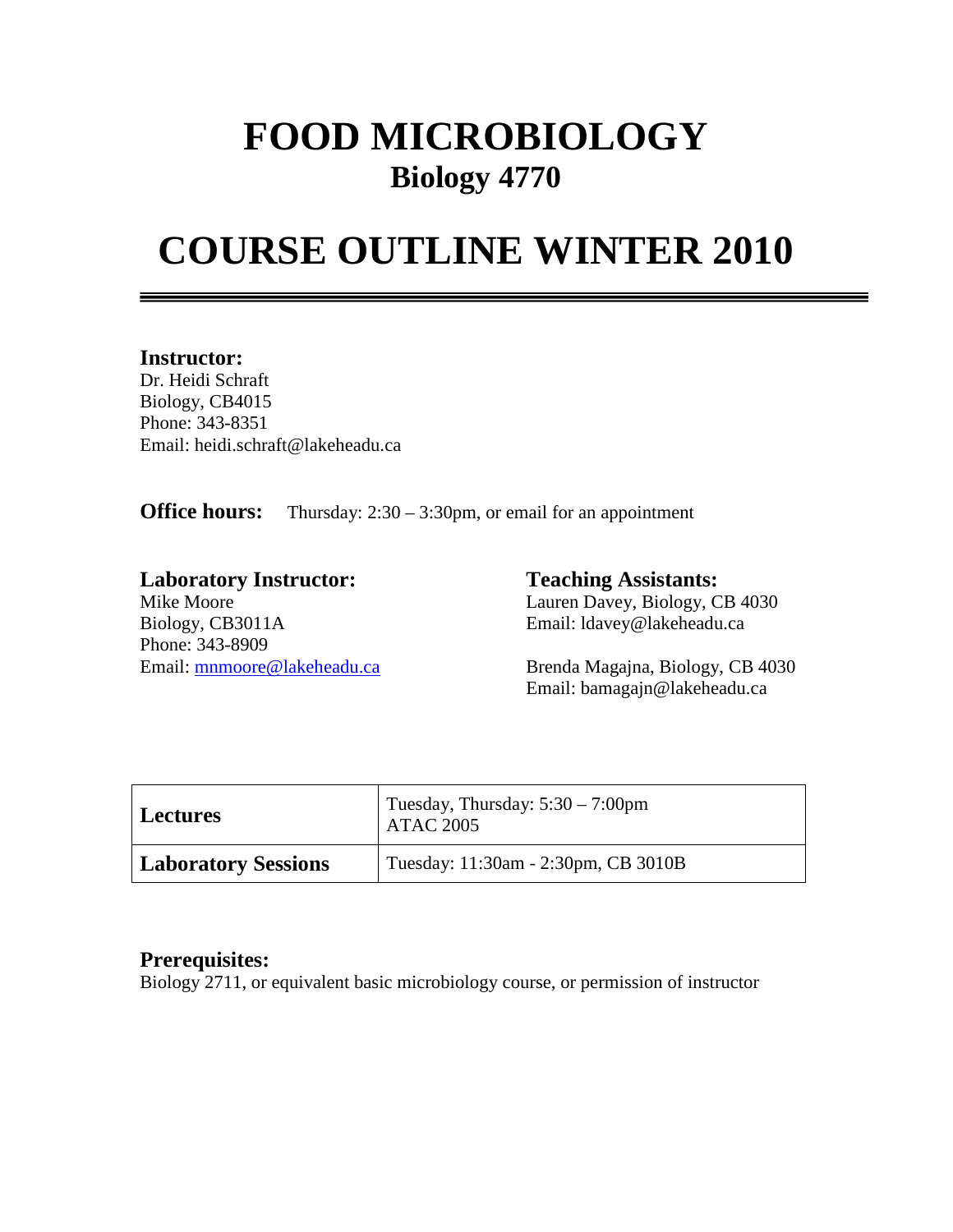# **Course Goals:** *What will you learn?*

*After successful completion of this course you will...*

- understand the effects and significance of the presence and/or growth of microorganisms in foods.
- comprehend conditions that control microorganisms in foods and be able to apply this understanding to food processing situations.
- master the methods commonly used to detect, enumerate and identify microorganisms associated with foods and to understand the theory behind these methods.
- have developed the skills necessary to critically assess and communicate microbiological data.
- have improved your problem solving skills.
- have gained experience in using various tools (both electronic and printed) to locate up-to-date information in Food Microbiology.

### **Course Structure:** *How will you learn?*

- **Lectures:** Readings from the textbook will be assigned for most lectures. During classes the information from the book will be complemented with additional background, problem solving exercises and discussions. You are expected to prepare for each lecture by reading the assigned text and to participate in class discussions.
- **Laboratories:** A problem based approach is taken for the labs. A short case study is presented at the beginning of each laboratory exercise. Methods and procedures necessary to solve the problem are compiled in a separate section of the lab manual. To prepare for each lab you will have to outline the experiments needed to arrive at a solution. You are also expected to keep an up-to-date lab-book. Laboratory exercises will be performed in groups. Laboratory participation and submissions of laboratory questions will be graded.
- **Assignments:** Two assignments will be given: You will be required to submit a comprehensive report for one of the laboratory case studies. Second, you will be given a set of questions to be answered in short essay format.
- **Tests:** Testing includes three announced in-class quizzes and a final three-hour examination. They consist mostly of short-answer questions.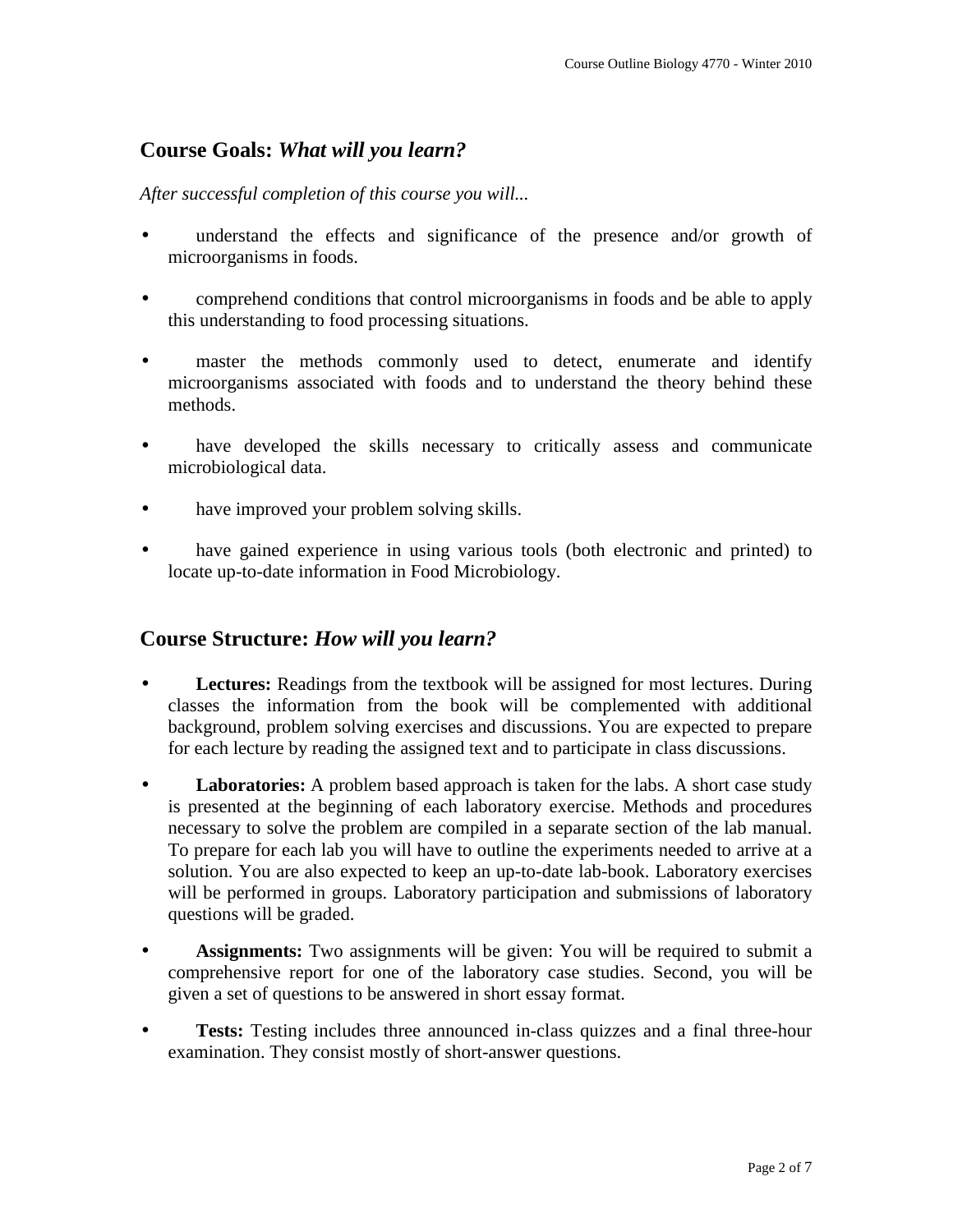# **Performance Evaluation:**

| Activity                                                      | Weight |
|---------------------------------------------------------------|--------|
| <b>Laboratories</b>                                           | 15%    |
| <b>Class Participation (CPS)</b>                              | 5%     |
| <b>Assignments</b><br>Assignment: 10%<br>Full Lab Report: 10% | 20%    |
| In-class quizzes<br>Best two of the three count               | 20%    |
| <b>Final exam</b>                                             |        |

# **Web-CT:**

You will have access to a course homepage through Web-CT where you'll find slides used in lectures, course updates, and links to selected web-sites.

## **Texts:**

#### *Mandatory:*

- Montville, T.J. and K.R. Matthews. 2008. Food Microbiology: An Introduction.  $2<sup>nd</sup>$  edition. ASM Press, Washington, DC. Available at the bookstore. (The  $1<sup>st</sup>$ edition (2005) of this book is fine to use as well.)
- Laboratory Manual, compiled by H. Schraft, Available at the bookstore.

#### *Highly recommended:*

A good basic microbiology textbook may also be useful (many are available in the library):

- Nester et al. Microbiology: A Human Perspective. McGraw-Hill, Boston.
- Black, J. Microbiology: Principles and Explorations. John Wiley & Sons, New York, NY.
- Madigan, M.T., Martinko, J.P. and Parker J. Brock Biology of Microorganisms, Prentice Hall, Upper Saddle River, NJ
- Additional textbooks and reference materials will be placed in the library on reserve.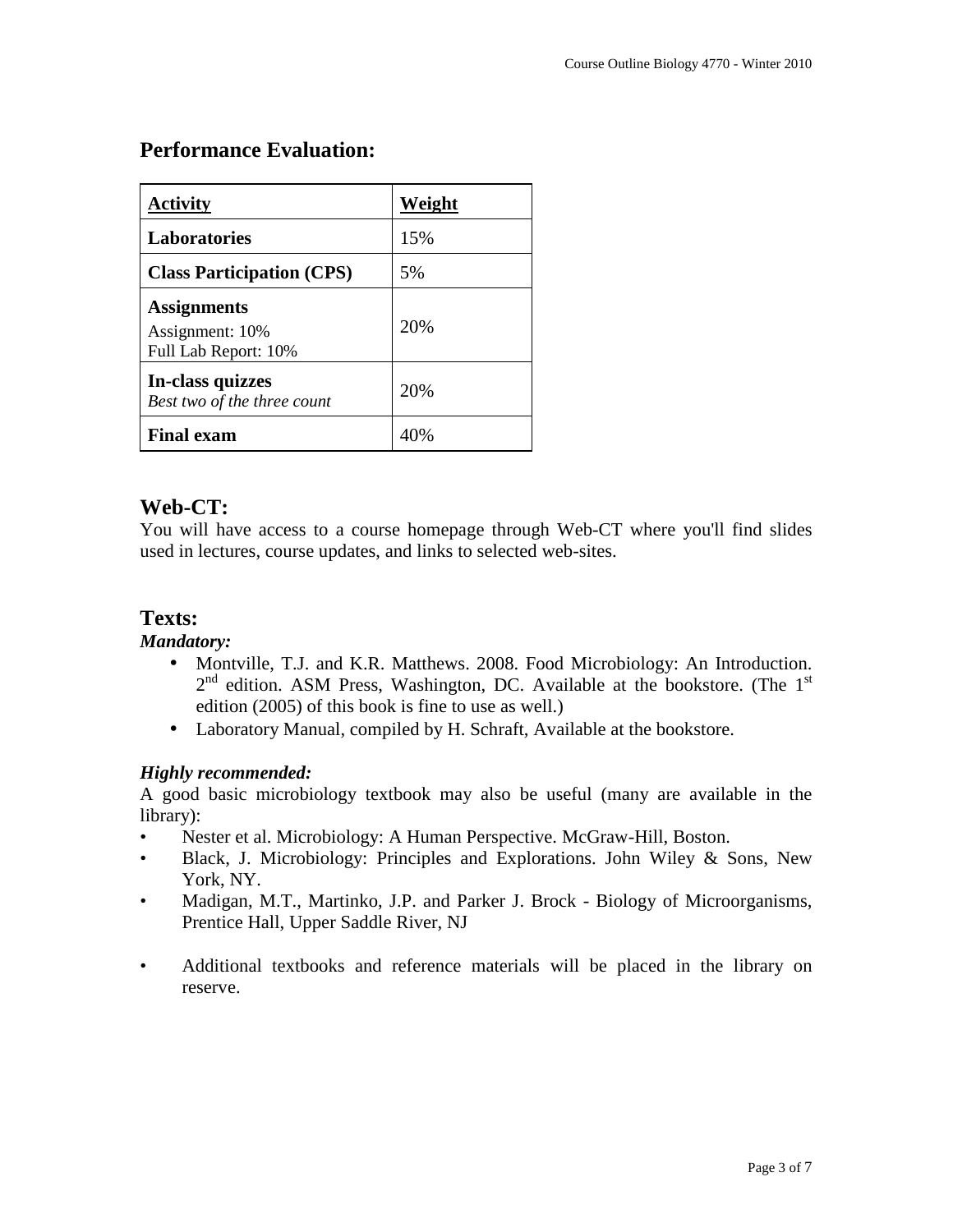### **Required Class Performance System (CPS)**

In addition to the book, you will need a CPS clicker and access code.

*NOTE:* CPS clickers are DIFFERENT from the iClickers used in Dr. Law's Biochemistry course!

• You can purchase the CPS clicker at the bookstore. You will need to register the clicker on-line and pay access fee, a credit card is required.

Alternatively, you can purchase access at the bookstore.

• If you have a CPS clicker (through Education or from an earlier course offering), you only need to register the clicker and pay the access fee (or purchase an access card from the bookstore).

#### **Academic Dishonesty and Plagiarism**

This course will have a zero-tolerance for academic dishonesty and plagiarism. For further information, please refer to the Code of Student Conduct and the Lakehead University Calendar (Section IX).

#### **What is Plagiarism?**

Plagiarism is taking the ideas or words of others and passing them off as your own. Plagiarism is a type of intellectual theft.

Plagiarism can take many forms, from deliberate cheating to accidentally copying from a source without acknowledgement. Plagiarism can have serious consequences, so it is important that students be aware of what it is, and how to avoid it.

It is also plagiarism, to submit an assessment item that has already been submitted for academic credit elsewhere, or to knowingly permit your work to be copied by another student.

There are very serious penalties for plagiarism, ranging from re-submission, reduction of marks (including to zero), failure of the course, and exclusion from the university.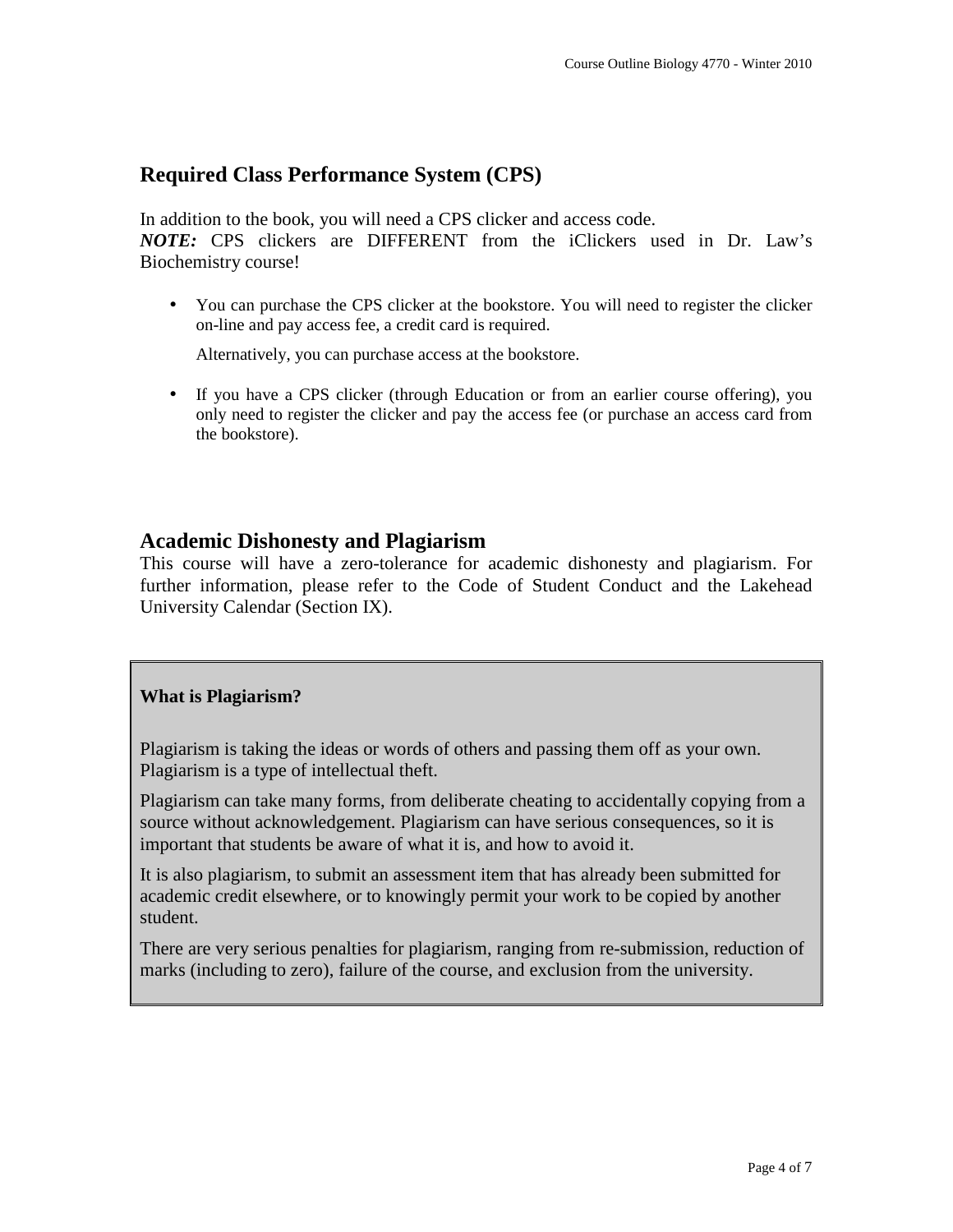# **Schedule for Lectures:**

| Date           | <b>Topic of Lecture</b>                                                                                                                              | <b>Quizzes and</b><br><b>Materials due</b>                          |
|----------------|------------------------------------------------------------------------------------------------------------------------------------------------------|---------------------------------------------------------------------|
| Jan. $5$       | Historical perspective and scope of Food Microbiology                                                                                                |                                                                     |
| Jan. 7         | Types and sources of microorganisms in foods                                                                                                         |                                                                     |
| Jan. 12        | Isolation and enumeration of microorganisms in foods                                                                                                 |                                                                     |
| Jan. 14        | Criteria for microbiological quality of foods<br>Sampling plans                                                                                      | From this day on, CPS<br>will count for class<br>participation mark |
| Jan. 19        | Flora of different food commodities                                                                                                                  |                                                                     |
| Jan. 21        |                                                                                                                                                      |                                                                     |
| Jan. 26        | Factors affecting growth and survival of microorganisms in<br>foods: intrinsic factors, extrinsic factors, interaction of<br>factors, hurdle concept |                                                                     |
| Jan. 28        | No class                                                                                                                                             |                                                                     |
| Feb. 2         | Factors affecting growth and survival - continued                                                                                                    | Quiz $#1$                                                           |
| Feb. 4         | Control of microorganisms in foods:                                                                                                                  |                                                                     |
| Feb. 9         | - High temperature processing<br>- Low temperature preservation                                                                                      |                                                                     |
| Feb. 11        | - Fermentation                                                                                                                                       |                                                                     |
| Feb. $15 - 29$ | <b>STUDY WEEK</b>                                                                                                                                    |                                                                     |
| Feb. 23        | Control of microorganisms in foods:<br>- Preservation with chemicals, Irradiation                                                                    |                                                                     |
| Feb. 25        | Introduction to HACCP, Overview foodborne pathogens                                                                                                  | Lab Report due                                                      |
| Mar. 2         | Foodborne Intoxications and Toxico-Infections:<br>S. aureus and B. cereus                                                                            | Quiz #2                                                             |
| Mar. 4         | Foodborne Intoxications and Toxico-Infections<br>- C. botulinum                                                                                      | March 8: Last day to<br>withdraw without<br>academic penalty        |
| Mar. 9         | - C. perfringens                                                                                                                                     |                                                                     |
| Mar. 11        | Foodborne infections                                                                                                                                 | Assignment due                                                      |
| Mar. 16        | - Salmonella<br>- Listeria                                                                                                                           |                                                                     |
| Mar. 18        | - Campylobacter<br>- Yersinia                                                                                                                        |                                                                     |
| Mar. 23        | $-E$ , coli                                                                                                                                          | Quiz #3                                                             |
| Mar. 25        | Parasites and Viruses                                                                                                                                |                                                                     |
| Mar. 30        | <b>Regulatory Aspects of Food Microbiology</b>                                                                                                       |                                                                     |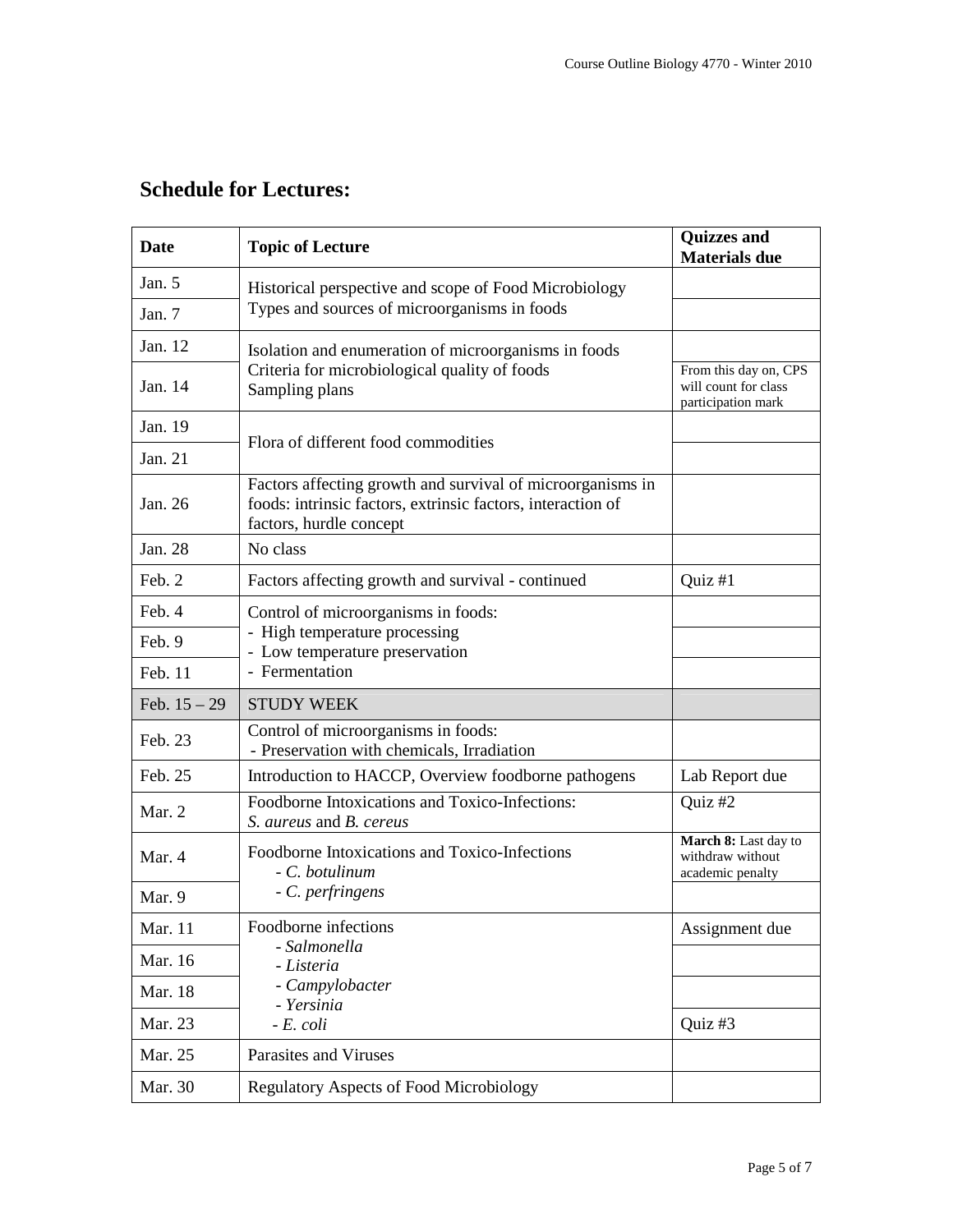| Apr. | $\sim$ $\sim$ $\sim$<br>ш<br>Methods<br>and<br>۰А۰<br>$\sim$<br>.nıa<br>18.G<br>novi |  |
|------|--------------------------------------------------------------------------------------|--|
|------|--------------------------------------------------------------------------------------|--|